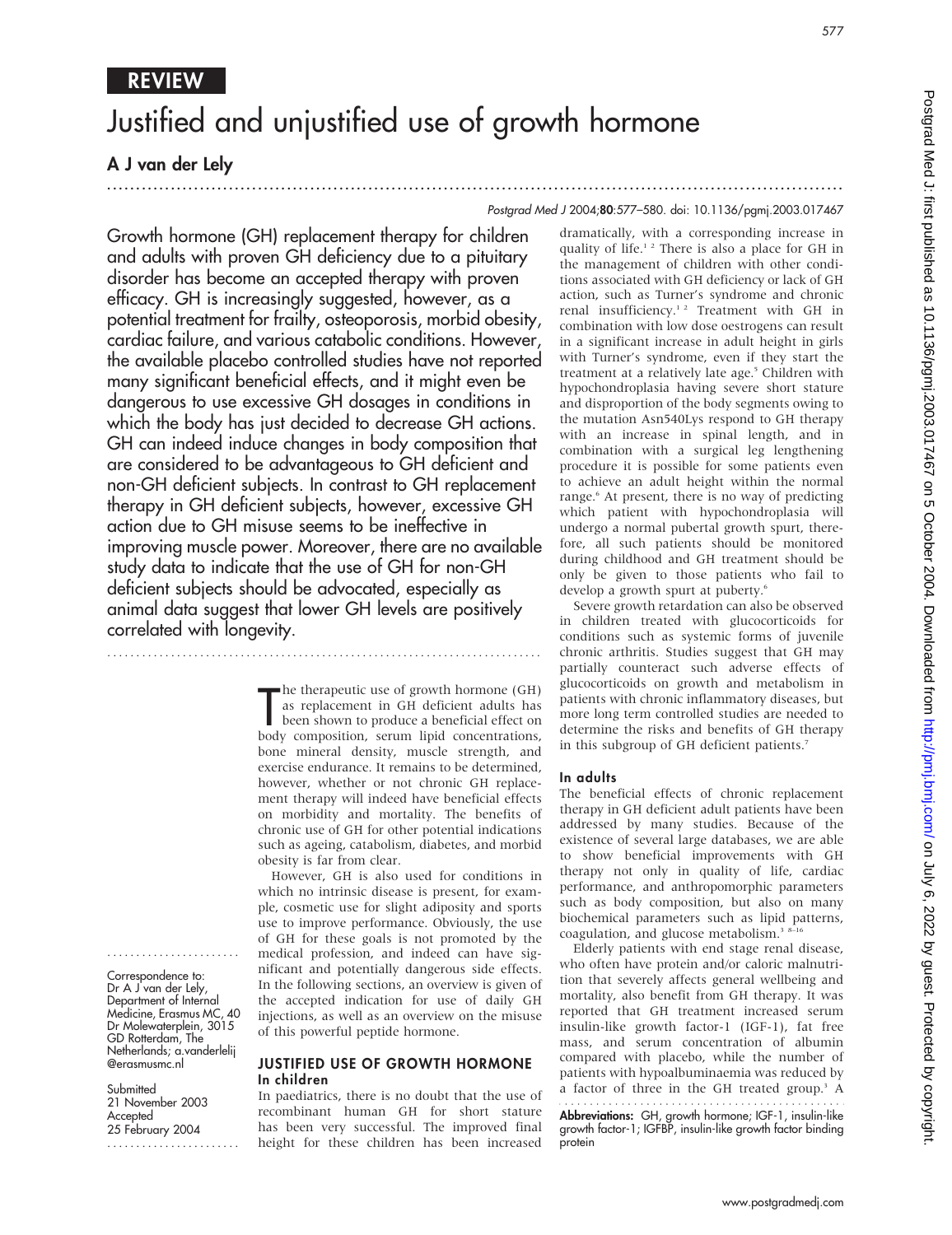Growth hormone treatment is recommended for children with proven clinical diagnosis of GH deficiency and for children with Turner's syndrome. It is also recommended for prepubertal children with chronic renal failure. (Source: National Institute for Clinical Excellence; Technology Appraisal Guidance No 42.)

Belgian study reported that GH treatment had a positive effect in short children with renal allografts, even if started in late puberty. However, in the presence of underlying chronic rejection, GH treatment needed careful monitoring to minimise the risk of graft loss.4

Whether or not GH treatment can improve the metabolic state of adult patients with non-pituitary disorders that are characterised by a temporary GH deficient state, for example patients with critical diseases and in perioperative situations, has not been well addressed, although some reports observed dangerous deterioration in patients and increase in morbidity and mortality.17 However, there are also reports of beneficial effects of supportive GH treatments, for instance, the observation that perioperative GH treatment of younger patients undergoing major abdominal surgery preserved limb lean tissue mass, increased postoperative muscular strength, and reduced long term postoperative fatigue.<sup>18</sup> It was also reported that perioperative GH administration may result in improved cardiac performance during aortic surgery.<sup>19</sup> Studies performed on accidental hip fracture patients were promising but could not be reconfirmed.<sup>20</sup>

Finally, high dose GH treatment increases body weight, lean body mass, and treadmill work output, and appears to be a safe and potentially effective therapy in patients with HIV associated wasting.<sup>21</sup>

#### UNJUSTIFIED USE OF GROWTH HORMONE

GH is without doubt a powerful anabolic hormone that affects all body systems and plays an important role in muscle growth. Serum GH levels are variable and are dependent on many factors, such as age, sex, body composition, and exercise itself. The improvements in muscle strength obtained by resistance exercise training in young men or in healthy older men cannot be further enhanced by additional administration of GH. The increases in fat-free mass that can be observed in athletes who use GH for performance enhancement purposes are not due to accretion of contractile protein, but rather to fluid retention or accumulation of connective tissue.<sup>22</sup> In experienced weightlifters and in power athletes, the skeletal muscle protein dynamics are not decreased by short term administration of GH. A placebo controlled study on the efficacy of GH treatment in improving muscle power in power athletes reported no increase in maximum strength during concentric contraction of the biceps and quadriceps muscles, although levels of IGF-1 were doubled.<sup>22</sup> On the other hand, the increased lean mass and improved muscle performance seen in healthy adolescents does not occur in adolescents with GH deficiency, which suggests that GH is of importance for the maturation of lean mass and muscle strength in adolescents and young adults. $23-25$ 

Despite its potentially serious side effects and lack of evidence for its efficacy, the use of GH for performance enhancement purposes has increased, and the temptation to use GH to improve athletic performance or to enhance appearance is very seductive to adolescents.<sup>22</sup> <sup>26-28</sup>

After the summer Olympic Games in Sydney, there were a number of articles in the press that suggested that GH is now

Growth hormone treatment is recommended for adults with severe growth hormone deficiency, provided that they have a perceived impairment in quality of life and that they are already receiving treatment for any other pituitary hormone deficiencies as required. (Source: National Institute for Clinical Excellence; Technology Appraisal Guidance No 64.)

one of the most popular potentially performance enhancing drugs used by athletes. The lack of an official test for GH misuse, together with the widespread rumours of its tremendous beneficial effects seem to make this compound attractive for athletes. Promising methods for detection of GH misuse have been developed, but have yet to be sufficiently well validated to be ready for introduction into competitive sport.<sup>29</sup> There is a futher complication; an Italian athlete who won a gold medal at the Sydney Olympic Games was accused of using performance enhancing drugs after the finding of high levels of plasma GH before the Games. Following the accusation, she was studied under stressed and unstressed conditions. Under stressed conditions, GH levels were above the normal range in all blood samples, whereas IGF-1 was normal. Under unstressed conditions, GH progressively returned to accepted normal levels and again IGF-1 was normal. Therefore, the normal range for GH in athletes might have to be reconsidered if used for detection of performance enhancers, as athletes are by definition subject to stress and thus apparently, to wide variations in GH levels.<sup>30</sup>

Interestingly, Coschigano and co-workers observed that mice homozygous for the disruption of the GH receptor lived significantly longer.<sup>31 32</sup> The extension of lifespan in these animals was very large (up to 65%), reproducible, and not limited to any particular genetic background or husbandry conditions. These findings suggest that GH may have an important role in the determination of lifespan. Studies using Ames, Snell, and GH receptor knockout models have concluded that decreased GH and IGF-1 levels are closely correlated with an increased life span.<sup>32-35</sup> Additionally, studies indicating that taller people are more productive than shorter have ignored a wide range of evidence that shorter people live longer.<sup>32</sup> <sup>36-44</sup>

Despite this, the assumption that hormonal therapy is a potential ''fountain of youth'' seems logical, as the diminished secretion of GH is responsible in part for the decrease in lean body mass, the expansion of adipose tissue mass, and the thinning of the skin that occur in old age.<sup>45</sup> At present, however, the effects of GH in healthy elderly men have been studied in only a few randomised placebo controlled trials,<sup>46-48</sup> and the effects of GH therapy on muscle strength, on metabolic and sexual function, and on skeletal homoeostasis were not consistent.<sup>46–49</sup> When GH therapy is applied in the elderly as a potential fountain of youth, it must be realised that not only the GH concentration, but levels of IGF-1, insulin, and insulin-like growth factor binding protein (IGFBP)-3 change. $49-55$  This is especially important, as some data indicate that high serum IGF-1 levels in combination

There is no justification for the use of growth hormone in non-GH deficient subjects. This includes use in ageing, but otherwise healthy subjects, and the misuse of GH in subjects in an attempt to improve muscle mass and (or) strength. The use of GH in severely diseased patients in an intensive care setting has been shown to be dangerous.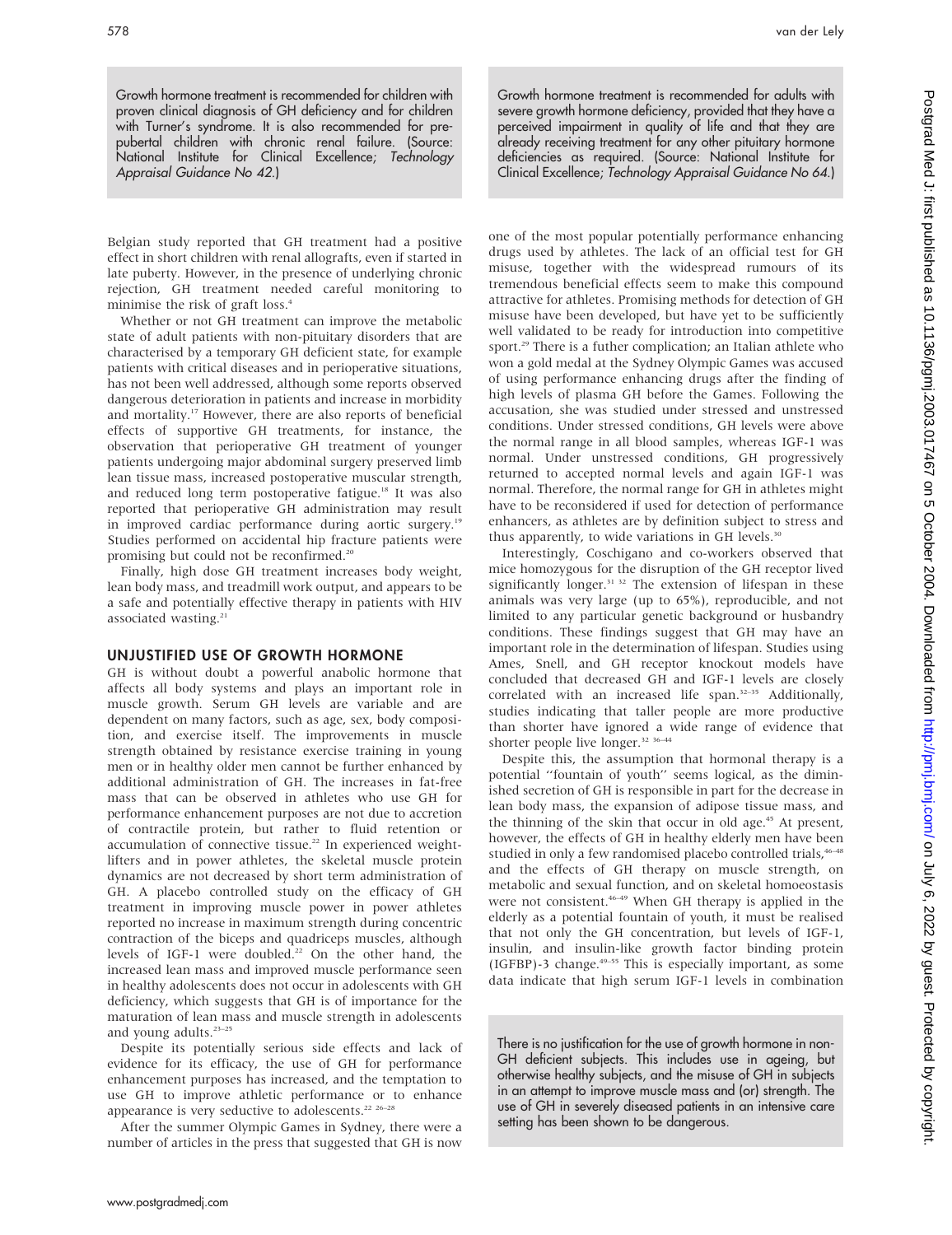with low serum IGFBP-3 concentrations might increase the risk of cancer.<sup>53-56</sup>

#### CONCLUSIONS

Growth hormone replacement therapy for children and adults with proven GH deficiency due to a pituitary disorder has become an accepted therapy with proven efficacy. In children with short stature due to other conditions, GH therapy is also often successful. In GH deficient adults with increased body fat and reduced muscle mass, and consequently reduced strength and exercise tolerance, GH therapy has also proven to be a successful method to improve quality of life, and to reverse many anomalies. GH has also been considered for the therapeutic treatment of frailty, osteoporosis, morbid obesity, cardiac failure, and various acute and chronic catabolic conditions. However, the available placebo controlled studies have not reported many significant beneficial effects. Furthermore, after a report on an increase in mortality in critically ill patients receiving large doses of GH, the official use of GH in non-GH deficient adult patients has been reduced to almost zero.

GH can induce changes in body composition that are considered to be advantageous to ageing subjects and sportsmen. However, there are no results that indicate that the use of GH for these individuals should be advocated, because of the lack of any proven efficacy for improved performance. Moreover, animal data suggest that higher GH levels are negatively correlated with longevity.

#### **REFERENCES**

- 1 Fine RN, Sullivan EK, Tejani A. The impact of recombinant human growth hormone treatment on final adult height. Pediatr Nephrol 2000;14:679–81.
- 2 Frindik JP, Baptista J. Adult height in growth hormone deficiency: historical perspective and examples from the national cooperative growth study. Pediatrics 1999;104:1000–4.
- 3 Johannsson G, Bengtsson BA, Ahlmen J. Double-blind, placebo-controlled study of growth hormone treatment in elderly patients undergoing chronic<br>hemodialysis: anabolic effect and functional improvement. A*m J Kidney Dis* 1999;33:709–17.
- 4 Janssen F, Damme-Lombaerts R, Van Dyck M, et al. Impact of growth hormone treatment on a Belgian population of short children with renal allografts. Pediatr Transplant 1997;1:190–6.
- 5 Sas TC, Muinck Keizer-Schrama SM, Stijnen T, et al. Final height in girls with Turner's syndrome treated with once or twice daily growth hormone injections. Dutch Advisory Group on Growth Hormone. Arch Dis Child 1999;80:36–41.
- 6 Ramaswami U, Hindmarsh PC, Brook CG. Growth hormone therapy in hypochondroplasia. Acta Paediatr 1999;88(suppl):116–17.
- 7 Simon D, Touati G, Prieur AM, et al. Growth hormone treatment of short stature and metabolic dysfunction in juvenile chronic arthritis. Acta Paediatr Suppl 1999;88:100–5.
- 8 Deijen JB, van der Veen EA. The influence of growth hormone (GH) deficiency and GH replacement on quality of life in GH-deficient patients. J Endocrinol Invest 1999;22:127–36.
- 9 Abs R, Bengtsson B, Hernberg S, et al. GH replacement in 1034 growth hormone deficient hypopituitary adults: demographic and clinical<br>characteristics, dosing and safety. *Clin Endocrinol (Oxf)* 1999;**50**:703–13.
- 10 Svensson J, Johannsson G, Bengtsson BA. Body composition and quality of life as markers of the efficacy of growth hormone replacement therapy in adults. Horm Res 2001;55(suppl 2):55–60.
- 11 Johannsson G, Svensson J, Bengtsson BA. Growth hormone and ageing. Growth Horm IGF Res 2000;10(suppl B):S25–30.
- 12 Bengtsson BA, Abs R, Bennmarker H, et al. The effects of treatment and the individual responsiveness to growth hormone (GH) replacement therapy in 665 GH-deficient adults. KIMS Study Group and the KIMS International Board. J Clin Endocrinol Metab 1999;84:3929-35.
- 13 Rosen T, Bengtsson BA. Premature mortality due to cardiovascular disease in hypopituitarism. Lancet 1990;336:285–8.
- 14 Kehely A, Bates PC, Frewer P, et al. Short-term safety and efficacy of human GH replacement therapy in 595 adults with GH deficiency: a comparison of two dosage algorithms. J Clin Endocrinol Metab 2002;87:1974–9.
- 15 Herschbach P, Henrich G, Strasburger CJ, et al. Development and psychometric properties of a disease-specific quality of life questionnaire for<br>adult patients with growth hormone deficiency. *Eur J Endocrinol* 2001;145:255–65.
- 16 Colao A, Di Somma C, Pivonello R, et al. The cardiovascular risk of adult GH deficiency (GHD) improved after GH replacement and worsened in untreated GHD: a 12-month prospective study. J Clin Endocrinol Metab 2002;87:1088–93.
- 17 Takala J, Ruokonen E, Webster NR, et al. Increased mortality associated with growth hormone treatment in critically ill adults. N Engl J Med 999**·341**·785–92
- 18 Kissmeyer-Nielsen P, Jensen MB, Laurberg S. Perioperative growth hormone treatment and functional outcome after major abdominal surgery: a
- randomized, double-blind, controlled study. Ann Surg 1999;229:298–302. 19 Barry MC, Mealy K, Sheehan SJ, et al. The effects of recombinant human growth hormone on cardiopulmonary function in elective abdominal aortic aneurysm repair. Eur J Vasc Endovasc Surg 1998;16:311–19.
- 20 van der Lely AJ, Lamberts SW, Jauch KW, et al. Use of human GH in elderly patients with accidental hip fracture. Eur J Endocrinol 2000;143:585–92.
- 21 Schambelan M, Mulligan K, Grunfeld C, et al. Recombinant human growth hormone in patients with HIV-associated wasting. A randomized, placebocontrolled trial. Serostim Study Group. Ann Intern Med 1996;125:873–82.
- 22 Frisch H. Growth hormone and body composition in athletes. J Endocrinol Invest 1999;22:106–9.
- 23 Hulthen L, Bengtsson BA, Sunnerhagen KS, et al. GH is needed for the maturation of muscle mass and strength in adolescents. J Clin Endocrinol Metab 2001;86:4765–70.
- 24 Janssen YJ, Doornbos J, Roelfsema F. Changes in muscle volume, strength, and bioenergetics during recombinant human growth hormone (GH) therapy<br>in adults with GH deficiency. *J Clin Endocrinol Metab* 1999;**84**:279–84.
- 25 Jorgensen JO, Vahl N, Hansen TB, et al. Growth hormone versus placebo treatment for one year in growth hormone deficient adults: increase in exercise capacity and normalization of body composition. Clin Endocrinol (Oxf) 1996;45:681–8.
- 26 Macintyre JG. Growth hormone and athletes. Sports Med 1987;4:129–42. 27 Bowers LD. Abuse of performance-enhancing drugs in sport. Ther Drug Monit
- 2002;24:178–81. 28 Congeni J, Miller S. Supplements and drugs used to enhance athletic performance. Pediatr Clin North Am 2002;49:435–61.
- 29 Wu Z, Bidlingmaier M, Dall R, et al. Detection of doping with human growth hormone. Lancet 1999;353:895.
- 30 Armanini D, Faggian D, Scaroni C, et al. Growth hormone and insulin-like growth factor I in a Sydney Olympic gold medallist. *Br J Sports Mec*<br>2002;**36**:148–9.
- 31 Coschigano KT, Clemmons D, Bellush LL, et al. Assessment of growth parameters and life span of GHR/BP gene-disrupted mice. Endocrinology 2000;141:2608–13.
- 32 Bartke A, Coschigano K, Kopchick J, et al. Genes that prolong life: relationships of growth hormone and growth to aging and life span. J Gerontol A Biol Sci Med Sci 2001;56:B340–9.
- 33 **Carter CS**, Ramsey MM, Ingram RL, *et al.* Models of growth hormone and IGF-<br>1 deficiency: applications to studies of aging processes and life-span determination. J Gerontol A Biol Sci Med Sci 2002;57:B177-88.
- 
- 34 **Rose MR**. Can human aging be postponed? *Sci Am* 1999;**281**:106–11.<br>35 **Kalu DN**, Orhii PB, Chen C, *et al.* Aged-rodent models of long-term growth hormone therapy: lack of deleterious effect on longevity. J Gerontol A Biol Sci Med Sci 1998:53:B452-63.
- 36 Samaras TT, Elrick H, Storms LH. Height, health and growth hormone. Acta Paediatr 1999;88:602–9.
- 37 Frederiksen H, McGue M, Jeune B, et al. Do children of long-lived parents age more successtully? *Epidemiology* 2002;13:334–9.<br>38 Taira K, Tanaka H, Arakawa M, *et al.* Sleep health and lifestyle of elderly
- people in Ogimi, a village of longevity. Psychiatry Clin Neurosci  $2002.56.243 - 4$
- 39 Barzilai N, Shuldiner AR. Searching for human longevity genes: the future history of gerontology in the post-genomic era. J Gerontol A Biol Sci Med Sci 2001;56:M83–7.
- 40 Cassel CK. Successful aging. How increased life expectancy and medical advances are changing geriatric care. Geriatrics 2001;56:35–9.
- 41 Promislow DE. On size and survival: progress and pitfalls in the allometry of life span. J Gerontol 1993;48:B115-23.
- 42 Samaras TT, Storms LH. Impact of height and weight on life span. Bull World Health Organ 1992;70:259–67.
- 43 Johansson S. Longevity in women. Cardiovasc Clin 1989;19:3-16.
- 44 Simopoulos AP, Van Itallie TB. Body weight, health, and longevity. Ann Intern Med 1984;100:285–95.
- 45 Rudman D, Feller AG, Nagraj HS, et al. Effects of human growth hormone in men over 60 years old. N Engl J Med 1990;323:1–6.
- 46 Cuttica CM, Castoldi L, Gorrini GP, et al. Effects of six-month administration of recombinant human growth hormone to healthy elderly subjects. Aging (Milano) 1997;9:193–7.
- 47 Lange KH, Isaksson F, Juul A, et al. Growth hormone enhances effects of endurance training on oxidative muscle metabolism in elderly women. Am J Physiol Endocrinol Metab 2000;279:E989–96.
- 48 Butterfield GE, Thompson J, Rennie MJ, et al. Effect of rhGH and rhIGF-I treatment on protein utilization in elderly women. Am J Physiol 1997;272:E94–9.
- 49 Janssens H, Vanderschueren DM. Endocrinological aspects of aging in men: is hormone replacement of benefit? Eur J Obstet Gynecol Reprod Biol 2000;92:7–12.
- 50 Savine R, Sonksen PH. Is the somatopause an indication for growth hormone replacement? J Endocrinol Invest 1999;22:142–9.
- 51 von Werder K. The somatopause is no indication for growth hormone therapy. J Endocrinol Invest 1999;22:137-41.
- 52 Chipman JJ, Attanasio AF, Birkett MA, et al. The safety profile of GH replacement therapy in adults. Clin Endocrinol (Oxf) 1997;46:473–81.